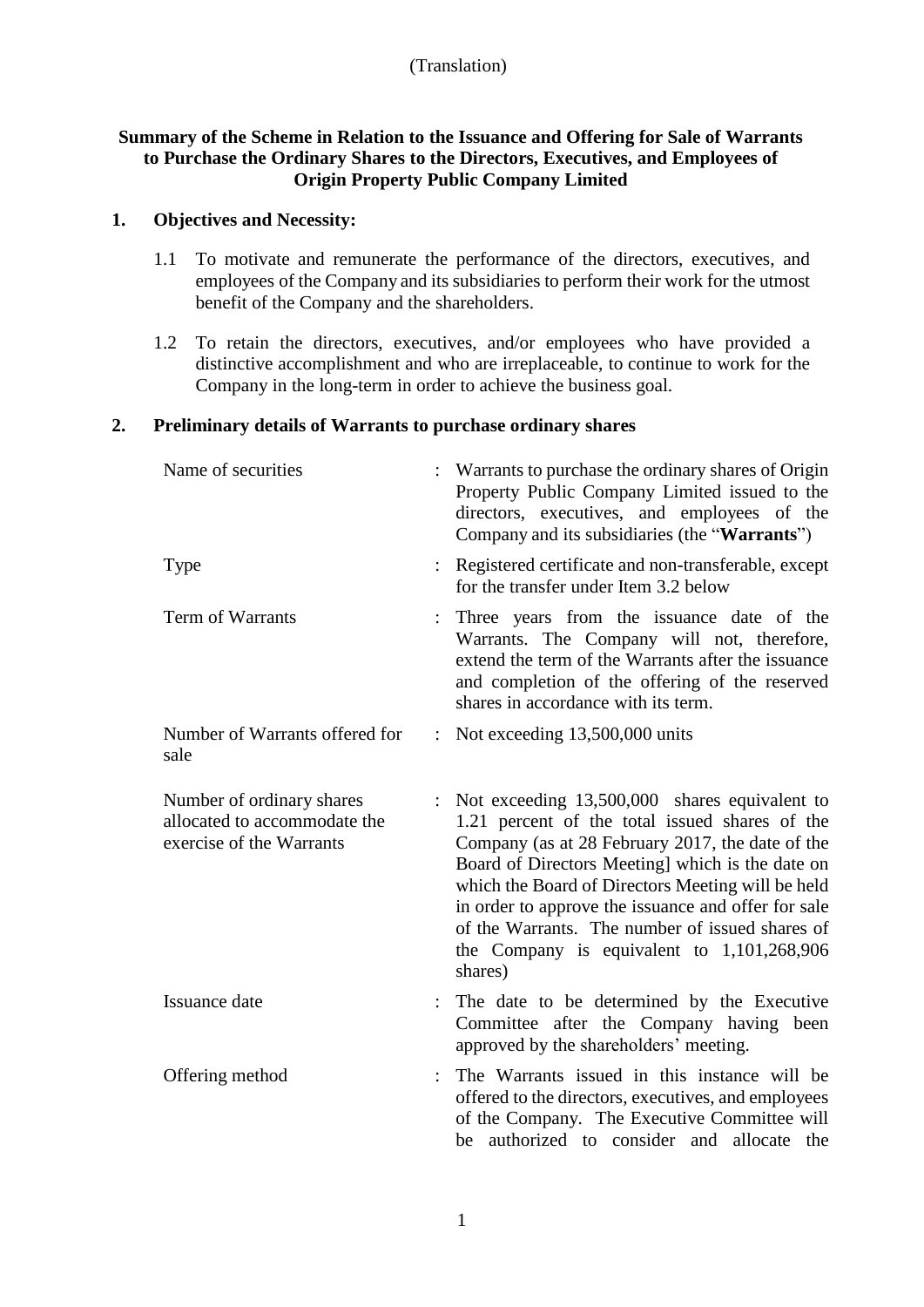Warrants.

Warrants under the criteria, conditions, and methods specified by the shareholders' meeting.

the ratio is changed according to the provision on the adjustment of terms and conditions of the

Offering price per unit : Baht 0 (Zero Baht)

Exercise ratio : One unit of Warrant for 1 ordinary share, unless

Exercise price : Baht 10.074 per share unless the exercise price is changed according to the provisions on the adjustment of terms and conditions of the Warrants. The exercise price is not lower than 90 percent of the market price in accordance with the Notification of the Office of the Securities and Exchange Commission No. SorChor. 39/2551 re: Calculation of Offer Price of Securities and Determination of Market Price for Consideration of Offer for Sale of Newly-issued Shares at a low price.

> 'Market price' means the weighted average of the Company's ordinary share price trading on the Stock Exchange of Thailand (the "**Stock Exchange**") for 15 consecutive trading days prior to the date on which the Board of Directors Meeting resolves to propose the agenda item in relation to the issuance of the newly-issued ordinary shares to the shareholders meeting for its approval of the issuance and offer for sale of the Warrants, namely the period from 6 February 2017 to 27 February 2017, equivalent to Baht 11.1933 per share.

Reasons and appropriateness for price determination : The exercise price is appropriate even though the offered price is high; it is close to the market price of the shares during the period of 15 consecutive trading days prior to the date of Board of Directors Meeting No. 2/2017 which was held on 28 February 2017, i.e. equivalent to Baht 11.1933 per share.

Conditions to exercise and exercise period

: In the case that the directors, executives, and employees fail to exercise the rights under the Warrants as specified in Item 3.2.2, the Warrant Holder may exercise the right to purchase the newly-issued ordinary shares of the Company on the Exercise Date during the six months following the issuance date of the Warrants.

"**Exercise Date**" means the last business day of every 6 month period during which the Warrant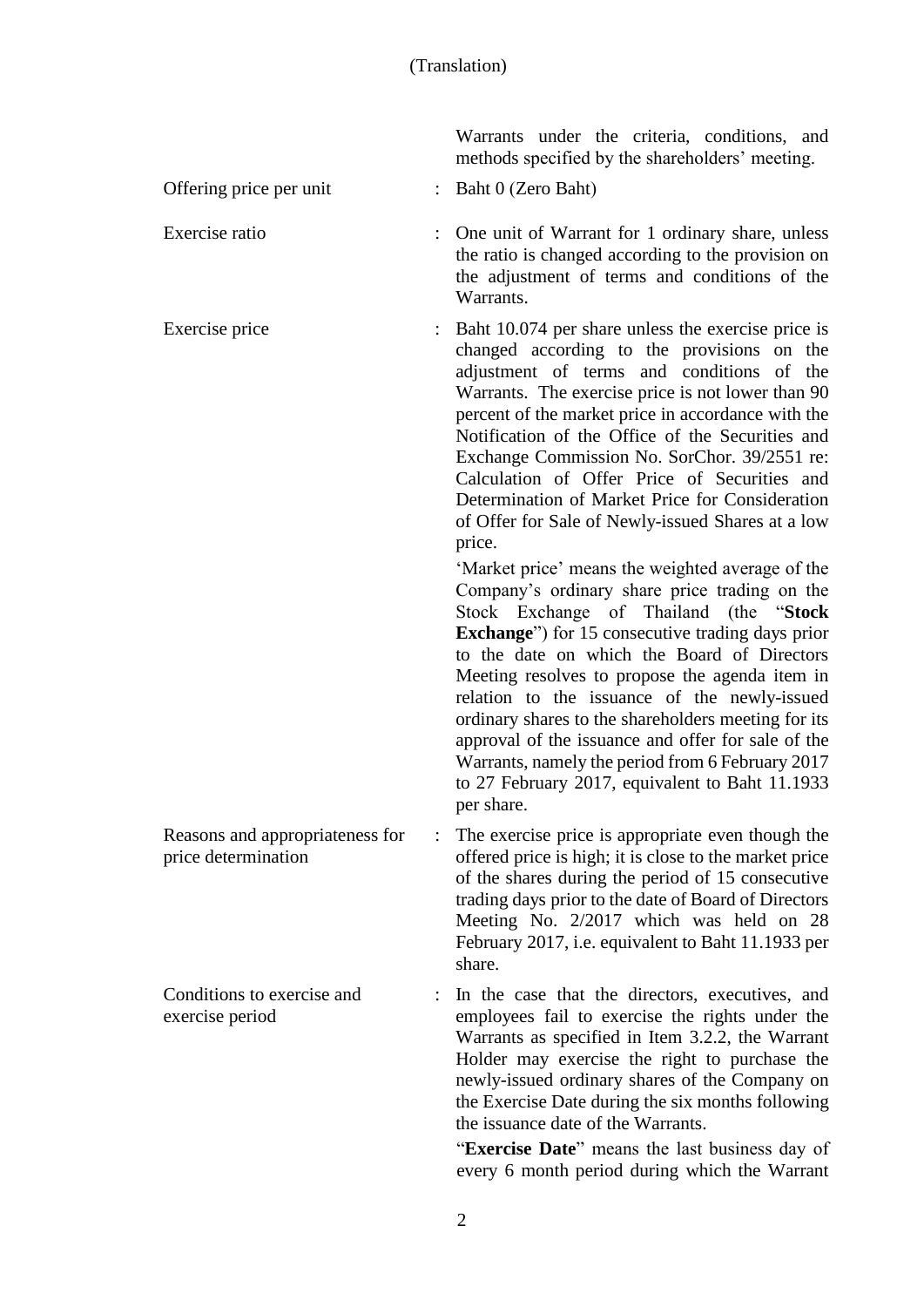Holder may exercise the rights under the Warrants on a date in the six month period following the issuance date of the Warrants.

First Exercise Date is the last business day of the first month after the six-month period from the issuance date of the Warrants. The last exercise date will be during the period of 5 business days before the Warrants reach the 3 year term from the issuance date of the Warrants.

| Month from the<br>issuance date | Right can be exercised<br>up to           |
|---------------------------------|-------------------------------------------|
|                                 | (percentage of the<br>Warrants allocated) |
| 6 <sup>th</sup>                 | 10 percent                                |
| $12^{th}$                       | 25 percent                                |
| 18 <sup>th</sup>                | 40 percent                                |
| 24 <sup>th</sup>                | 60 percent                                |
| 30 <sup>th</sup>                | 80 percent                                |
|                                 | 100 percent                               |

The Warrants remaining from the exercise or not exercised on the Exercise Date may be carried forward to the following Exercise Dates for the whole term of the Warrants. Nevertheless, if the term of the Warrants has expired, any Warrants remaining from the exercise will be cancelled and cease to be in effect.

"**Business Day**" means a business day of the Company.

Period for notification of the intention to exercise the Warrants : The Warrant Holders who wish to exercise the right to purchase the ordinary shares of the Company shall declare their intention to exercise the right between 09.00 hrs. and 15.00 hrs. on one of the five business days prior to each Exercise Date. With the exception of the last Exercise Date, the Warrant Holders shall declare their intention during the 15 business days prior the last exercise date.

Offering period : The Company shall offer the Warrants within one year from the date on which the 2017 Annual General Meeting of Shareholders approves the issuance and offering of the Warrants.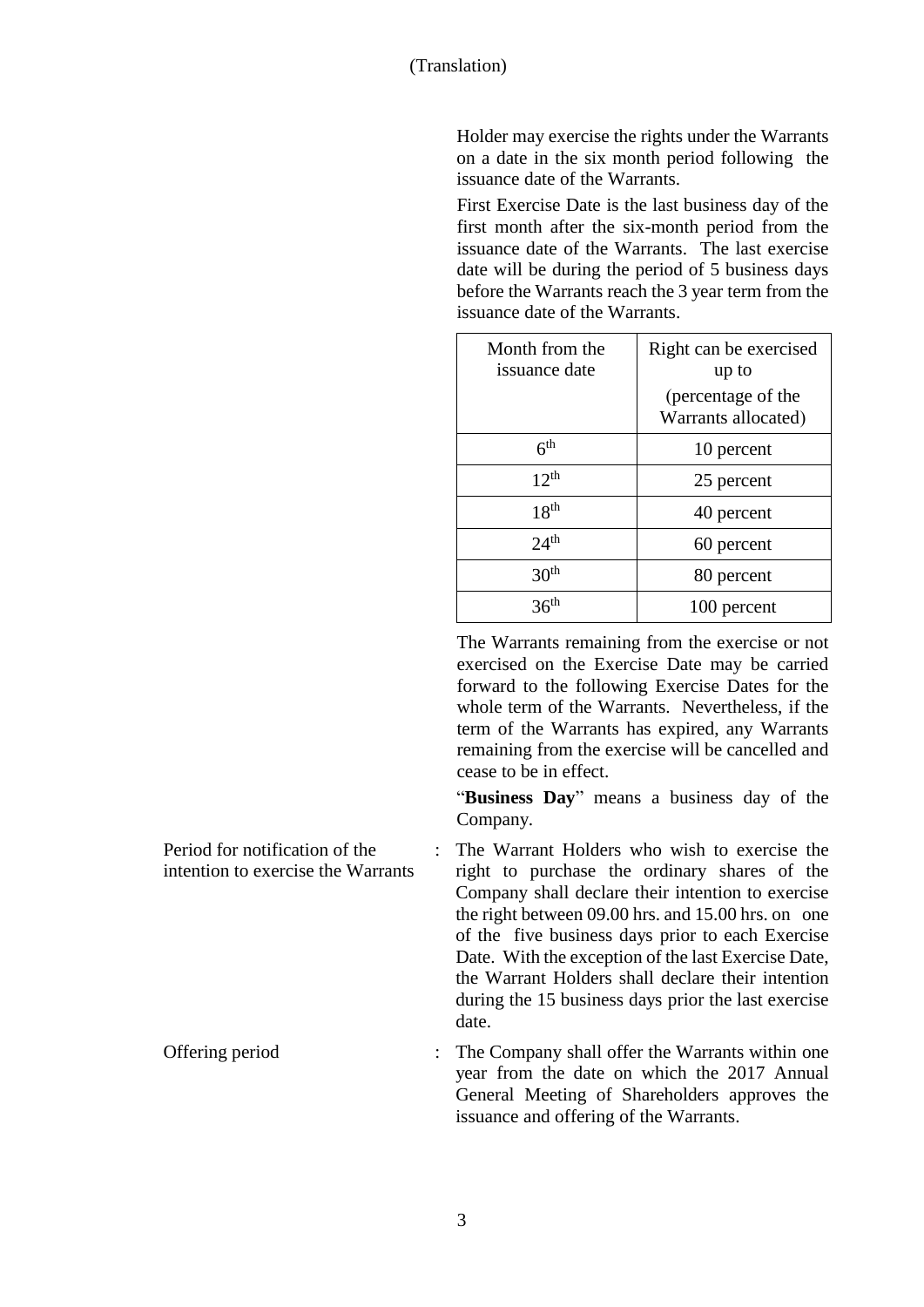| Allocation method                                                                   |                      | : Directly allocated to the directors, executives, and<br>employees with the details as set out in Item 3,<br>exclusive of an assignee                                                                                        |
|-------------------------------------------------------------------------------------|----------------------|-------------------------------------------------------------------------------------------------------------------------------------------------------------------------------------------------------------------------------|
| Reasons to issue new shares to<br>accommodate the adjustments of<br>rights          |                      | The adjustment of the exercise price under the<br>conditions on the adjustment of rights, as stated in<br>the terms and conditions of the Warrants, which is<br>an event prescribed in the Notification of the SEC<br>Office. |
| Rights and benefits other than<br>those normally attached to the<br>ordinary shares |                      | $\therefore$ -None-                                                                                                                                                                                                           |
| Secondary market of the<br>Warrants                                                 |                      | : The Company will not file an application to list the<br>Warrants on the Stock Exchange.                                                                                                                                     |
| Secondary market of the ordinary<br>shares reserved to accommodate<br>the Warrants  | $\ddot{\phantom{a}}$ | The Company will file an application to list the<br>ordinary shares reserved to accommodate the<br>Warrants on the Stock Exchange.                                                                                            |

# **3. Criteria and conditions for the allocation and exercise of the Warrants**

### **3.1 Criteria and conditions for the allocation of the Warrants**

- 3.1.1 The Executive Committee of the Company shall be authorized by the 2017 Annual General Meeting of Shareholders to:
	- (1) consider and determine the names of the executives and employees entitled to obtain the Warrants and the number of Warrants allocated to each person.

The names of the directors who are entitled to obtain the Warrants and the number of Warrants allocated to each person will be set out in Item 4.

Therefore, no directors, executives, or employees will be entitled to the Warrants in an amount exceeding 5 percent of the total number of Warrants.

- (2) change, increase, or decrease of the number of the Warrants allocated to the executives and employees.
- 3.1.2 In the event that the directors, executives, and employees fail to exercise the right under the Warrants as specified in Item 3.2.2, the Company is able to allocate such Warrants received from the directors, executives, and employees to other executives and employees, as considered and allocated by the Executive Committee. In this regard, the Executive Committee shall take into account the relevant rules, conditions, and procedures in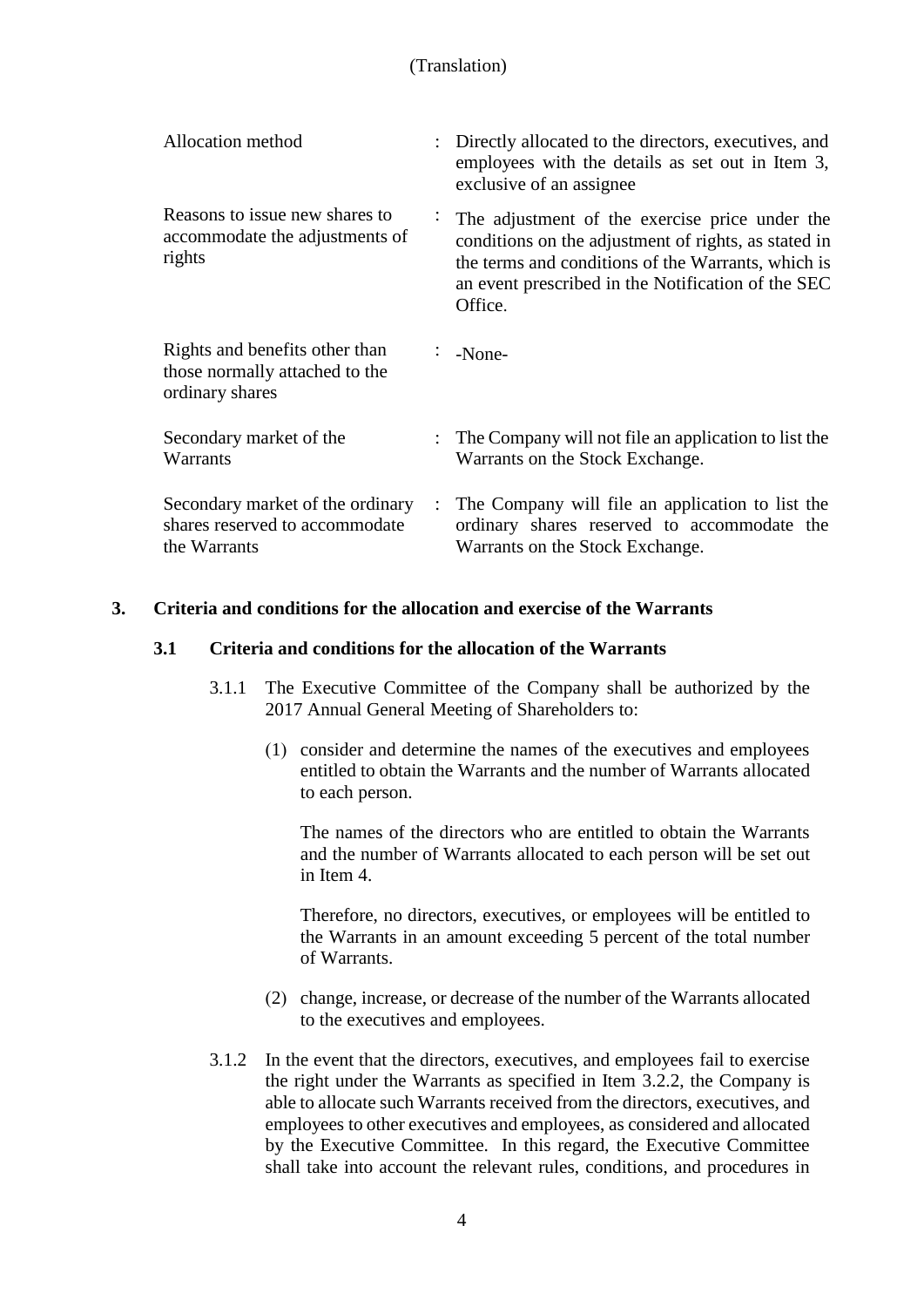## (Translation)

compliance with the Notification of the Capital Market Supervisory Board No. TorChor. 32/2551 Re: Offer for Sale of Newly-issued Securities to Directors or Employees, dated 15 December 2008 (including any amendment thereto) as well as other relevant rules and regulations.

- 3.1.3 The qualifications of the directors, executives, and employees who will be entitled to the allocation of the Warrants:
	- 1. Directors:

The directors entitled to the allocation of the Warrants shall be directors of the Company as at the issuance date of the Warrants. In this regard, the independent directors of the Company will be allocated the Warrants in a number so that each independent director is not holding shares exceeding 1 percent of the total shares with the right to vote, after the exercise of right.

2. Executives and Employees:

The executives and employees entitled to the allocation of the Warrants must have been employed by the Company before 31 January 2017, or must be executives and employees of the Company who are at least at the 4<sup>th</sup> level or its equivalent.

In the case of the executives and employees employed since 1 February 2017 or the executives and employees of the Company in a position lower than the 4<sup>th</sup> level or its equivalent, the Executive Committee of the Company will consider the allocation of the Warrants individually in accordance with the benefit to the Company.

- 3. The numbers of Warrants to be allocated to each of the directors, executives, and employees are not required to be equal. The numbers of the allocation will depend on the position, experience, years of service, performance, potential, and the benefit to the Company.
- 4. Other cases apart from Item 1, 2, and 3, shall be considered by the Executive Committee of the Company.

#### **3.2 Conditions on the exercise of rights under the Warrants**

- 3.2.1 The Warrant Holder must retain his/her status as a director, executive and employee on the Exercise Date.
- 3.2.2 The conditions for the Warrant Holder who no longer is a director, executive, and employee are:
	- (a) *Disability:* The right of the Warrants which have yet to reach the Exercise Date may be immediately exercised and the right of the Warrants in respect of which the Exercise Date has been reached may be exercised as per usual.
	- (b) *Death:* The right of the Warrants which have yet to reach the Exercise Date may be immediately exercised by the heir or beneficiary of the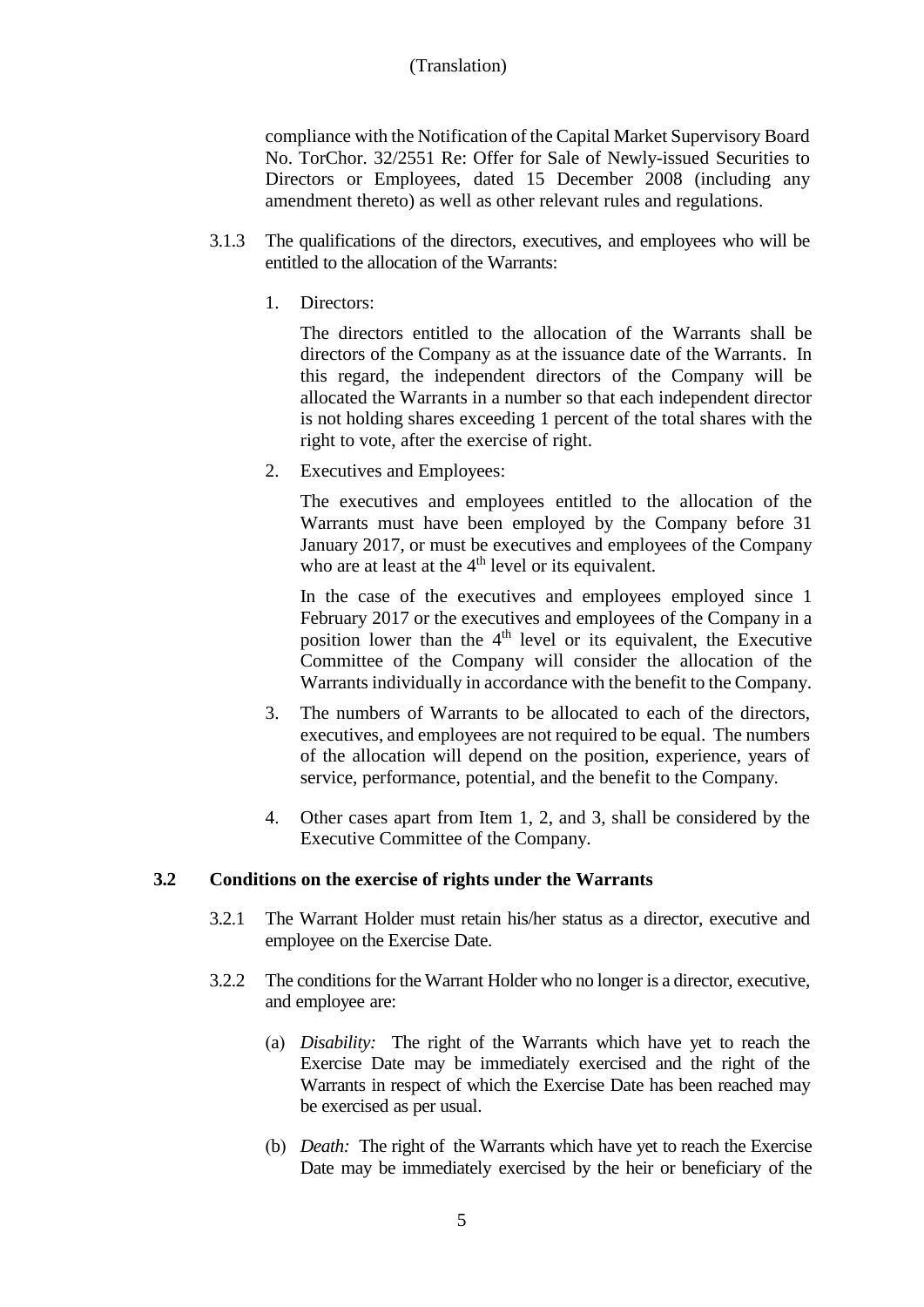# (Translation)

Warrant Holder, and the right of the Warrants in respect of which the Exercise Date has been reached may be exercised as per usual by the heir or the beneficiary of the Warrant Holder.

- (c) *Retirement*: The right of the Warrants which have yet to reach the Exercise Date may be immediately exercised and the right of the Warrants in respect of which the Exercise Date has been reached may be exercised as per usual.
- (d) *Termination of employment in any situation including resignation, dismissal, or discharge:* The right of the Warrants which have yet to reach the Exercise Date will be under the discretion of the Executive Committee of the Company to determine the right to which such directors, executives, and employees are entitled as it deems appropriate on a case-by-case basis.
- 3.2.3 Unless otherwise determined by the Executive Committee of the Company, in the case that the Warrant Holder ceases to be a director, executive, or employee, including the resignation, dismissal, or discharge in any situation, the Warrant Holder shall no longer exercise the Warrants and shall immediately return the Warrants which have not been exercised to the Company. The Executive Committee of the Company is authorized to accordingly allocate such unexercised Warrants to the other executives and employees of the Company as it deems appropriate under the condition that the allocation must not result in the person to whom the Warrants are allocated holding an aggregate amount of Warrants of exceeding five percent of the total number of issued Warrants.
- 3.2.4 If the directors, executives, and employees fail to or partly exercise the right to purchase the ordinary shares under the Warrants, and the Warrants are at their expiration date, it shall be considered that the directors, executives, and employees of the Company have waived their right under the remaining Warrants. These directors, executives, and employees will have no right to claim any compensation from the Company.
- 3.2.5 The Executive Committee of the Company is authorized to consider, determine, or amend the conditions for the exercise of rights under the Warrants, which may be different from those specified above.

## **4. List of all directors entitled to the allocation of the Warrants**

| Director's name             | Position                    | Number of<br>Warrants allocated<br>(units) | Percentage (%) of<br>the total Warrants |
|-----------------------------|-----------------------------|--------------------------------------------|-----------------------------------------|
| Mr. Lucksananoi Punkrasamee | Chairman of the Board       | 400,000                                    | 2.96%                                   |
| Mr. Sahas Treetipbut        | <b>Independent Director</b> | 300,000                                    | $2.22\%$                                |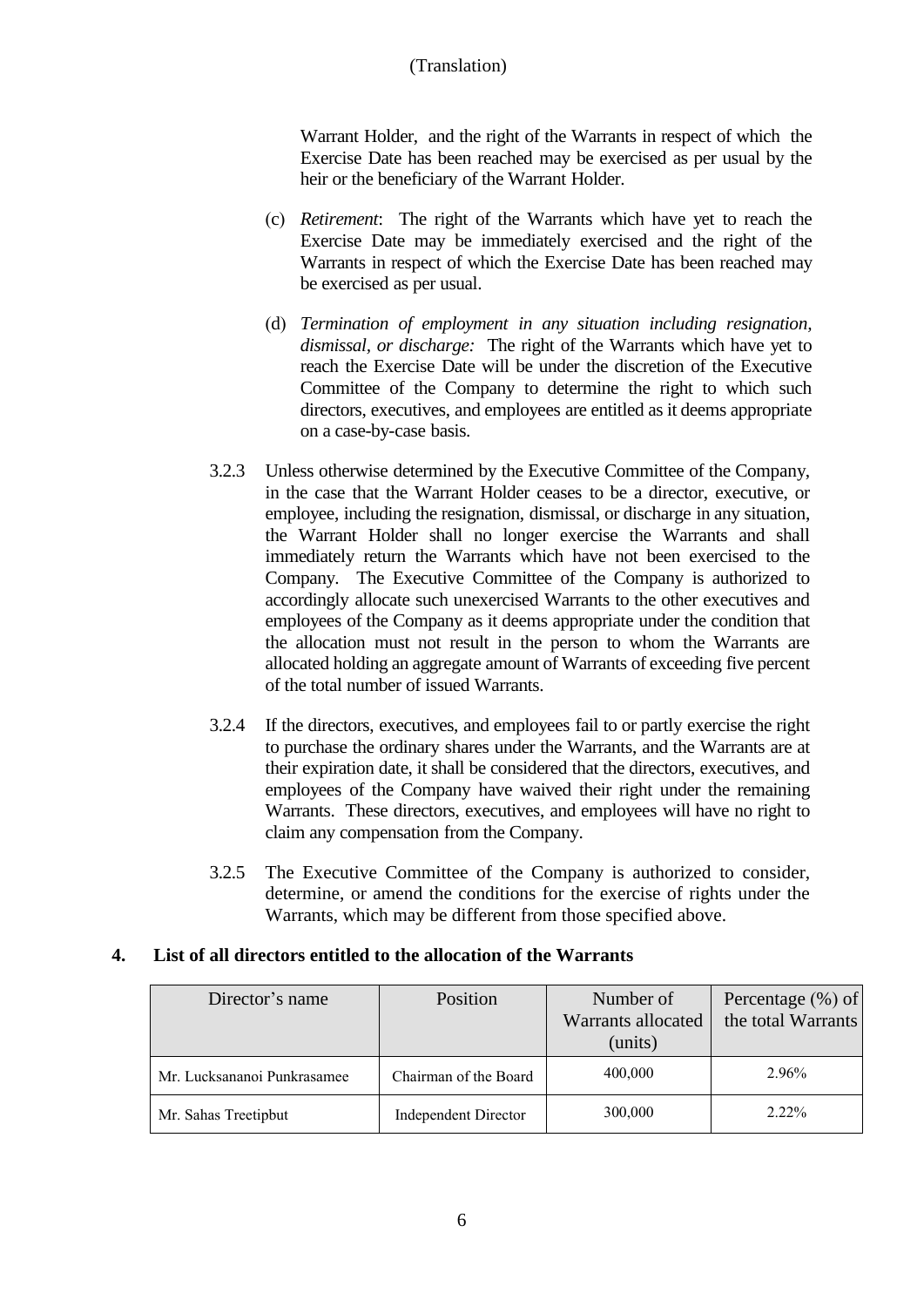| Director's name            | Position                    | Number of<br>Warrants allocated<br>(units) | Percentage $(\% )$ of<br>the total Warrants |
|----------------------------|-----------------------------|--------------------------------------------|---------------------------------------------|
| Air Chief Marshal Bureerat | <b>Independent Director</b> | 225,000                                    | $1.67\%$                                    |
| Ratanavanich               |                             |                                            |                                             |
| Mr. Niwat Lamunpandh       | Director                    | 300,000                                    | $2.22\%$                                    |
| Mr. Mayta Chanchamcharat   | Director                    | 300,000                                    | $2.22\%$                                    |
| Ms. Sujaree Junsawang      | <b>Independent Director</b> | 200,000                                    | 1.48%                                       |
| Mr. Athipong Amatyakul     | <b>Independent Director</b> | 225,000                                    | $1.67\%$                                    |
| Mr. Peerapong Jaroon-ek    | Director                    |                                            | $0.00\%$                                    |
| Mrs. Arada Jaroon-ek       | Director                    |                                            | $0.00\%$                                    |
| Mr. Chinapat Visuttipat    | Director                    | 200,000                                    | 1.48%                                       |
| <b>Total</b>               |                             | 2,150,000                                  | 15.93%                                      |

### **5. Effects on the shareholders**

### **5.1 Effects on Price Dilution**

In the event that the right under the 13,500,000 units of Warrants allocated to the directors, executives, and employees is fully exercised, the issuance and offering of the Warrants to the directors, executives, and employees will affect the market price of the Company's shares (Price Dilution) which can be calculated as follows:

| Market price before offering – Market price after offering* |  |  |                              |  |  |
|-------------------------------------------------------------|--|--|------------------------------|--|--|
|                                                             |  |  | Market price before offering |  |  |

## Remarks:

| * Market price after | (Market price before offering x) | (Exercise price x Number of shares) |
|----------------------|----------------------------------|-------------------------------------|
| offering $=$         | Number of paid-up shares)        | reserved for this offering)         |
|                      |                                  |                                     |

Number of paid-up shares  $+$  Number of shares reserved for this offering

The exercise price of the Warrants allocated to the directors and executives, and employees from the weighted average price of the Company's shares on the Stock Exchange of Thailand. ("**SET**") after 15 consecutive days. This will affect the market price of the Company's shares (Price Dilution) by 0.0012 baht

## **5.2 Effects on Earnings per Share Dilution and Control Dilution**

In the event that the right under the 13,500,000 units of Warrants allocated to the directors, executives, and employees of the Company is fully exercised, the issuance and offering of the Warrants to the directors, executives, and employees will have an